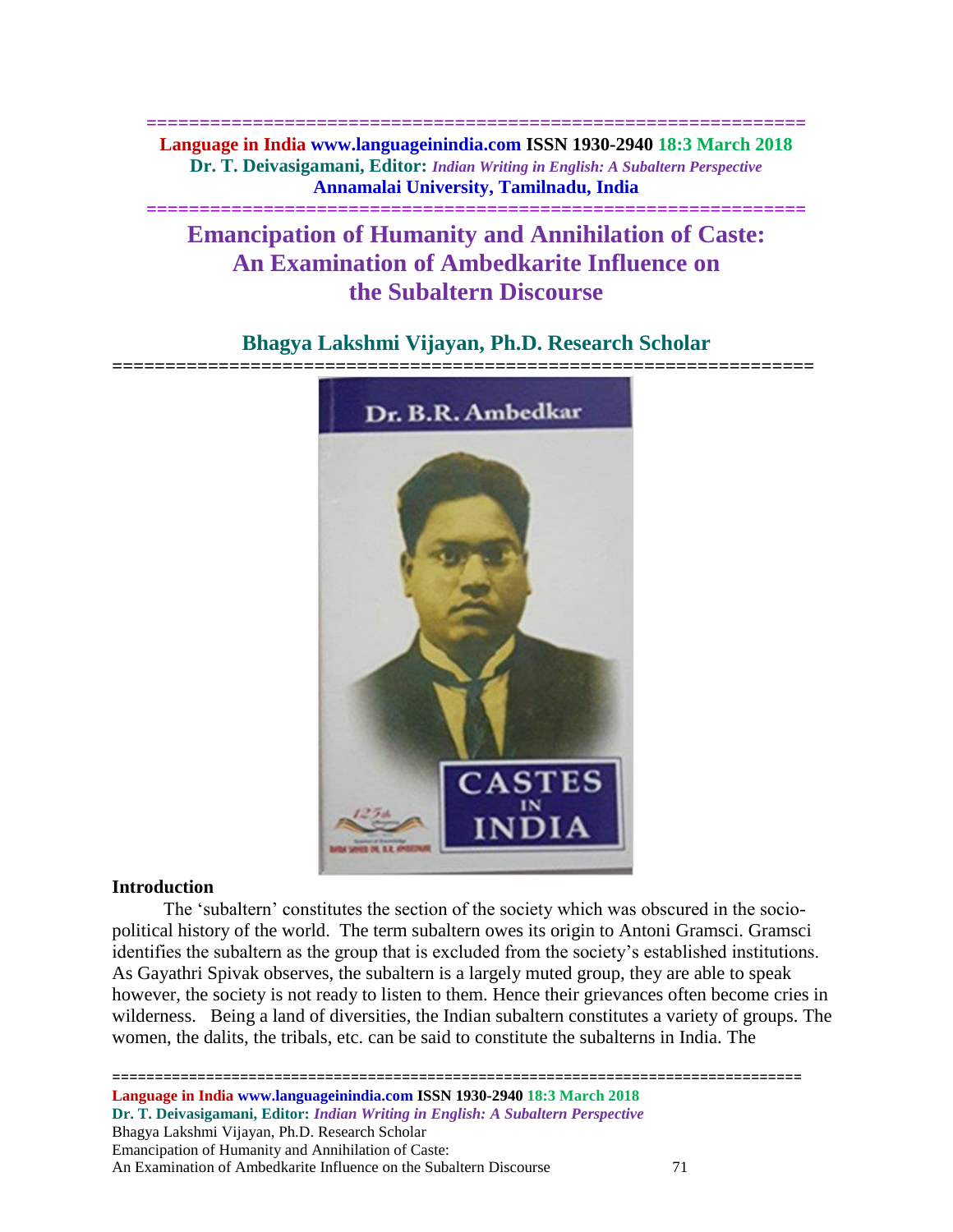emancipation of the downtrodden was one of the major motives of the Indian leaders immediately after the independence. Ambedkar stands out as a luminary who fought for the cause the downtrodden and the under privileged. The paper attempts to make an analysis of the influence of Ambedkar on the subaltern discourse

Caste based subalternity is the major matter of concern in this paper. Caste may be defined as a stratified system of categorization based on a status conferred at birth (ascribed status) due to a person's descent from a particular lineage. As D N Mujumdar and T N Madan observes, caste is a closed system in India. Caste has been a unique feature of India which divides humans on the basis of birth alone. Though caste system is glorified as the hall mark of Indian culture, the evils of the system has crept into our social lives.

## **Ambedkarism and Caste in India**

There are different theories about the origin of caste system in India. According to the political theory on caste by Nibey Dubais, caste was a system created by the Brahmins to maintain their superiority over others. This theory was also supported by the Indian thinkers like Dr. Ghurey. The occupational theory observes that caste originated on the basis of occupations. Irrespective of the numerous theories about the origin of caste system, the caste has become a striking aspect of Indian social life today. It has become a way to maintain the 'superiority' of certain classes over the others. There have been numerous attempts to revive the social system from its evils. Some of the significant movements which fought against conventional caste system in India were the Bhakthi movement, Lingayatism, Periyar's Self-respect movement, Prarthana Samaj, Prathyaksha Raksha Daiva Sabha, Vaikam Sathyagraha, Namanta Antholan, etc.

Ambedkarism, based on the thoughts and ideologies of Dr. B R Ambedkar, is a movement which continues its fight against casteism in India. Dr. Baba sahib Ambedkar was a revolutionary who wanted to bring about total revolution in India, which includes the social, political, economic, cultural, intellectual aspects of Indian society.

The earliest works which depicts Ambekarian ideology on casteism was his paper, 'Caste in India: Their mechanism, Genesis and Development' which was presented at an Anthropology seminar at Columbia university. Several of his major ideas on caste is evident in this paper.

Ambedkar reveals his opposition to the ideas proposed by Manu, the law giver. He observes, "Manu, the law giver of India, if he did really exist, was certainly an audacious person, if the story that he gave the law of caste is credited, then Manu must have been a dare devil fellow" Ambedkar also observes that caste have existed much before Manu, He was only an upholder of it. "His job ended with the codification of these laws and the preaching of caste dharma". Ambedkar also expresses his negation of Brahmanism in this paper. He speaks about the role of Brahmins in perpetuating this unjust social system.

## **Annihilation of Caste**

Ambedkar's prominent speech 'Annihilation of caste' is indeed a revolution in Indian intellectualism. The text offers an unparalleled critique of Hinduism and its manifold evils.

================================================================================= **Language in India www.languageinindia.com ISSN 1930-2940 18:3 March 2018 Dr. T. Deivasigamani, Editor:** *Indian Writing in English: A Subaltern Perspective* Bhagya Lakshmi Vijayan, Ph.D. Research Scholar Emancipation of Humanity and Annihilation of Caste: An Examination of Ambedkarite Influence on the Subaltern Discourse 72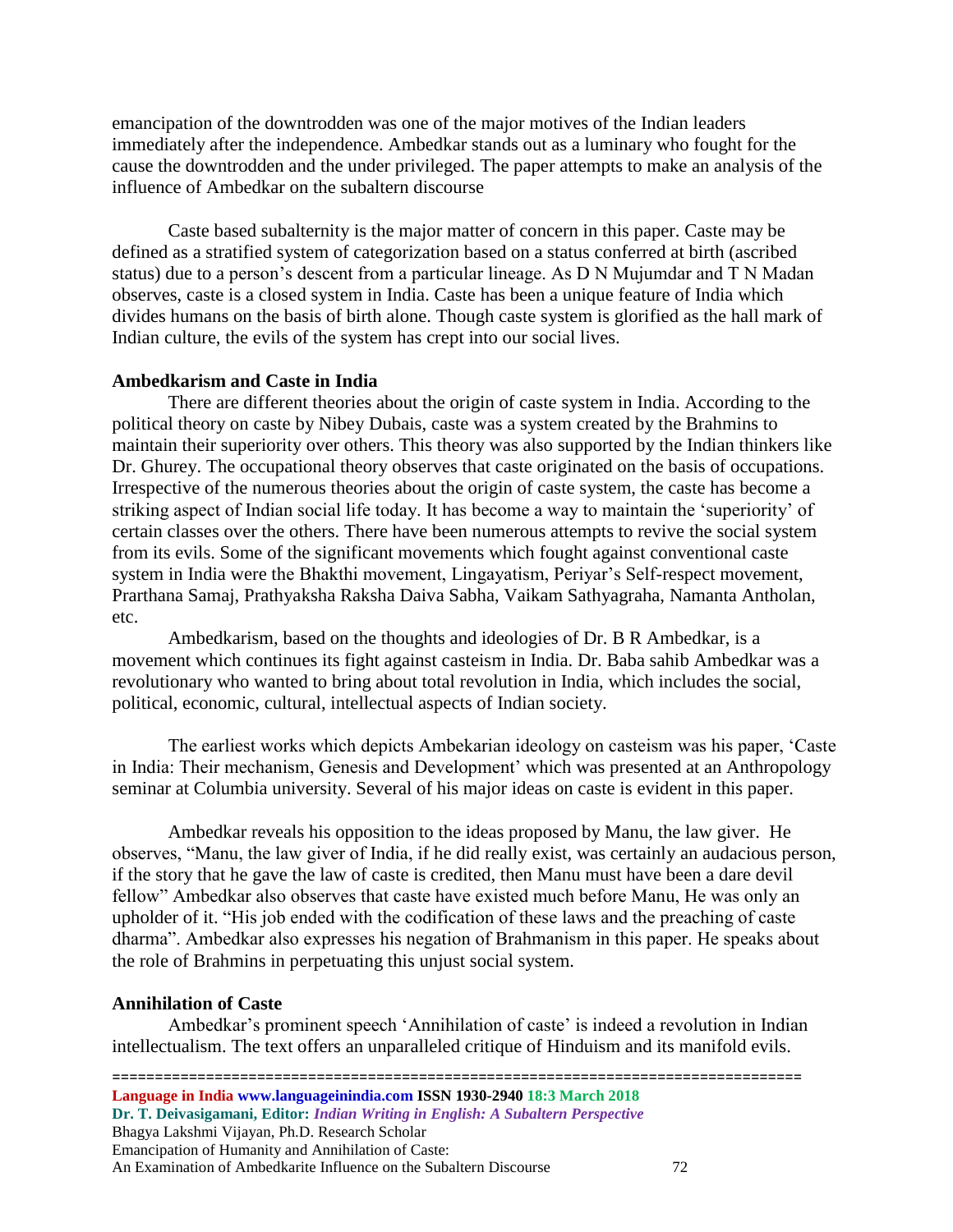Annihilation of caste was literally an affirmation of humanity and severe negation of caste. It was a speech which was supposed to be delivered at the annual conference of Jat-Pat-todak Mandal. Mandal, which was a radical faction of Hindu reformist Arya Samaj, was founded in 1922 by in Hindus who mostly belonged to the privileged groups. Many portions of the text were found highly objectionable to the so called 'radical organization' and hence they suggested Ambedkar to make certain amendments. It was criticized that Ambedkar has unnecessarily attacked the morality, and reasonableness of the Vedas and other religious books of the Hindus. Ambedkar was not ready to make any amendments and hence the speech was never delivered before the audience. However, Ambedkar published the work on his own expense and the work has provided an excellent critique of casteism which has influenced generations.

Ambedkar puts forward many relevant issues before the civil society through this speech. To quote him, "The path of social reform is like a path to heaven is strewn with many difficulties. Social reform in India has few friends and many critics." Conscious and ceaseless efforts need to be taken in order to eradicate the evils from Hinduism. Ambedkar's criticism points out some of the significant errors in the history of Indian social reform. He questions the nature of the progressive social reformist organizations. It is a notable fact that many of the torch bearers of Indian renaissance belonged to the upper caste and hence were Brahmanical in ideology. They fought against social evils like sati, child marriage etc... However, none of them were concerned about the abolition of caste system in India. Their aim was the betterment of their families and not the betterment of Indian society as a whole. In spite of the noble aspirations of the reformers, they were not ready to give up their caste status.

## **Caste-Based Oppression**

Ambedkar's speech gives a picture of the brutal caste-based oppression. The fascist nature of Indian upper caste managed to prescribe the do's and don'ts for the lower caste. Ambedkar strongly affirms that as no country has the right to exert authority over any other caste on any basis. Caste is an unjust social system which cannot be justified. Ambedkar pities the critics who justifies caste system by attaching it to Indian occupational structure. Caste is said to be a system which eases the division of labor. Every civilized society needs division of labor, but the caste-based division of labor is merely based on social hierarchy and not based on merit of individuals. Here an utter dismissal of individual interest and capability takes place. This in fact leads to large scale unemployment too. Ambedkar dismisses the concept of purity of blood claimed by the upholders of caste system. He questions the racial affinity between a Punjabi Brahmin and a Brahmin from Madras. The concept of racial affinity is a mere myth. Caste system is not a racial demarcation but merely a division among people of the same race. It narrows down individual choices in significant matters like marriage Caste system doesn't have a scientific origin.

## **Warring Groups of Castes**

Caste has completely disorganized and demoralized the Hindus. According to Ambedkar, the concept of Hindu society itself is a myth. The name was given by the Muslim invaders and the word doesn't appear in any text before the invasion of the Mohammedans. Hindu society as such does not exist. It is only a collection of castes. Each caste is conscious of its existence.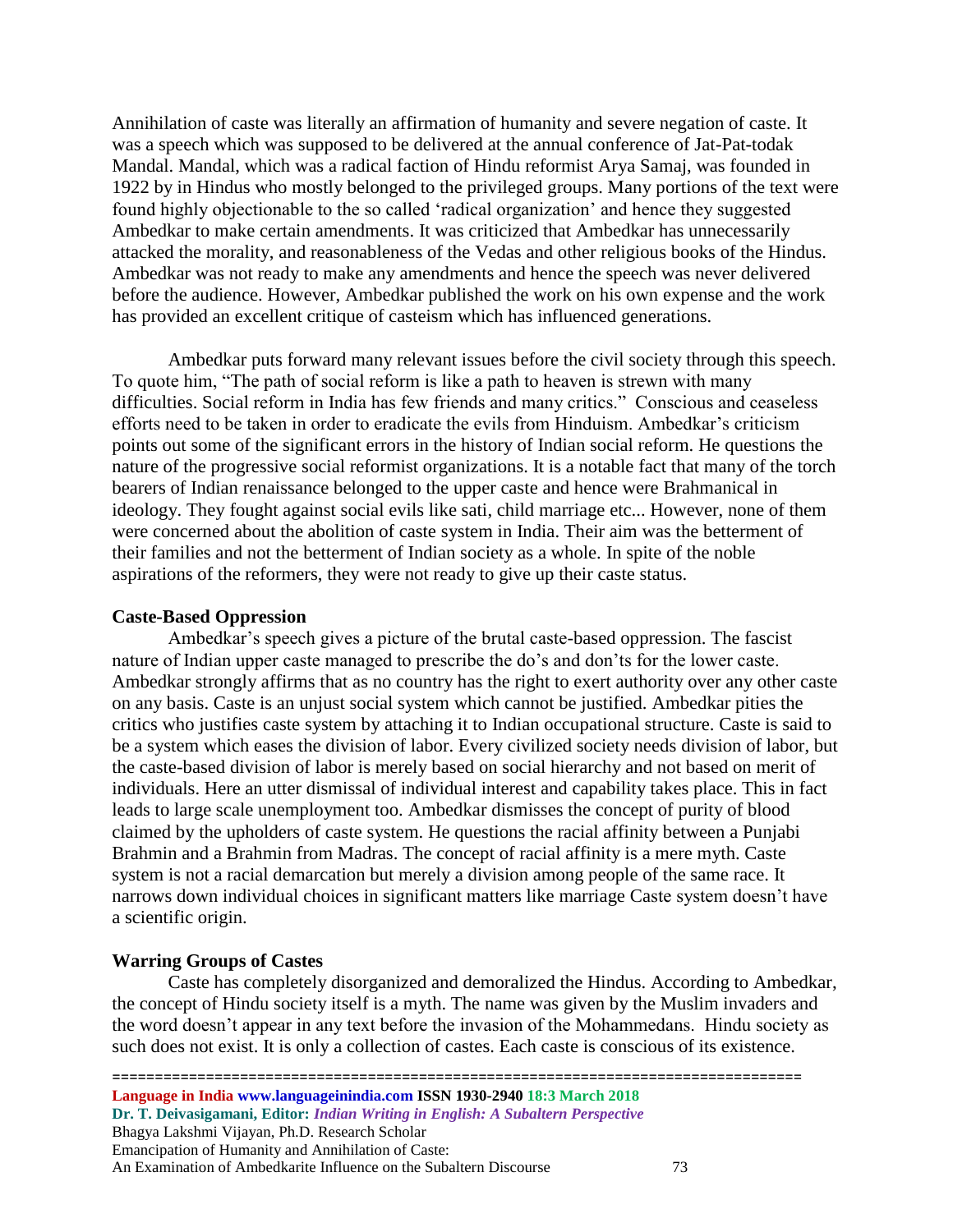There is no Hindu consciousness among the Hindus, their consciousness is only based on their caste. They are even conscious about their sub caste identity and maintain proper distance from people belonging to different sub castes. The primary aim of the Brahmins is to keep their interest alive always. And the interest of the non-Brahmins is to protect their interests against the Brahmins. Thus, the Hindus constitutes warring groups of castes.

Ambedkar accuse that though Hinduism has been here for a long time, the religion hasn't taken any initiatives to upgrade the situation of the fellow beings. He cites the case of the tribal groups who still lives in primitive uncivilized state. Hinduism wasn't able to bring them out of this. "Civilizing the aborigines means adopting them as your own, living in their midst, and cultivating fellow-feeling—in short, loving them. How is it possible for a Hindu to do this? His whole life is one anxious effort to preserve his caste. Caste is his precious possession which he must save at any cost". Not only has the Hindu made no effort for the humanitarian cause of civilizing the savages, the higher caste Hindus has prevented the lower caste from rising to the cultural level of the higher caste.

Hinduism failed to be a missionary religion because of the existence of casteism. The mode of life practiced by other religions like Sikhism and Islam produces a fellow feeling which is absent in Hinduism. Though the Hindus claim tolerance, this is not a tolerant religion. Ambedkar criticizes the immense power that caste has over the individuals. Caste even has unquestionable right to ex-communicate anybody who has gone against the caste rules. Caste in the hands of the orthodox has been a powerful weapon to persecute reformers and to kill reform. Caste has ethically degenerated Hinduism. It has destroyed the sense of public charity. A Hindu's public is his caste. It has made public opinion impossible. Usually Hindus accepts only leaders from their own caste except in the case of Gandhi. Their morality and ethics is the morality and ethics propagated by their caste.

## **Warring Groups of Castes**

According to Ambedkar, an ideal society is a society based on liberty, equality and fraternity.

"In an ideal society there should be many interests consciously communicated and shared. There should be varied and free points of contact with other modes of association. In other words, there must be social endosmosis. This is fraternity, which is only another name for democracy. Democracy is not merely a form of government. It is primarily a mode of associated living, of conjoint communicated experience. It is essentially an attitude of respect and reverence towards fellow men.".

#### **Chathurvarnya**

However, the concept of casteism is against the idea of equality and fraternity. It is a system which divides fellow human on different lines. Ambedkar criticizes the concept of Chathurvarnya which divides human on the basis of birth and not on merit and capability. Ambedkar critically examines the historical concept of chathurvarnya which divided humans into different varnnas on the basis of birth and lineage. Here, merit was not a matter of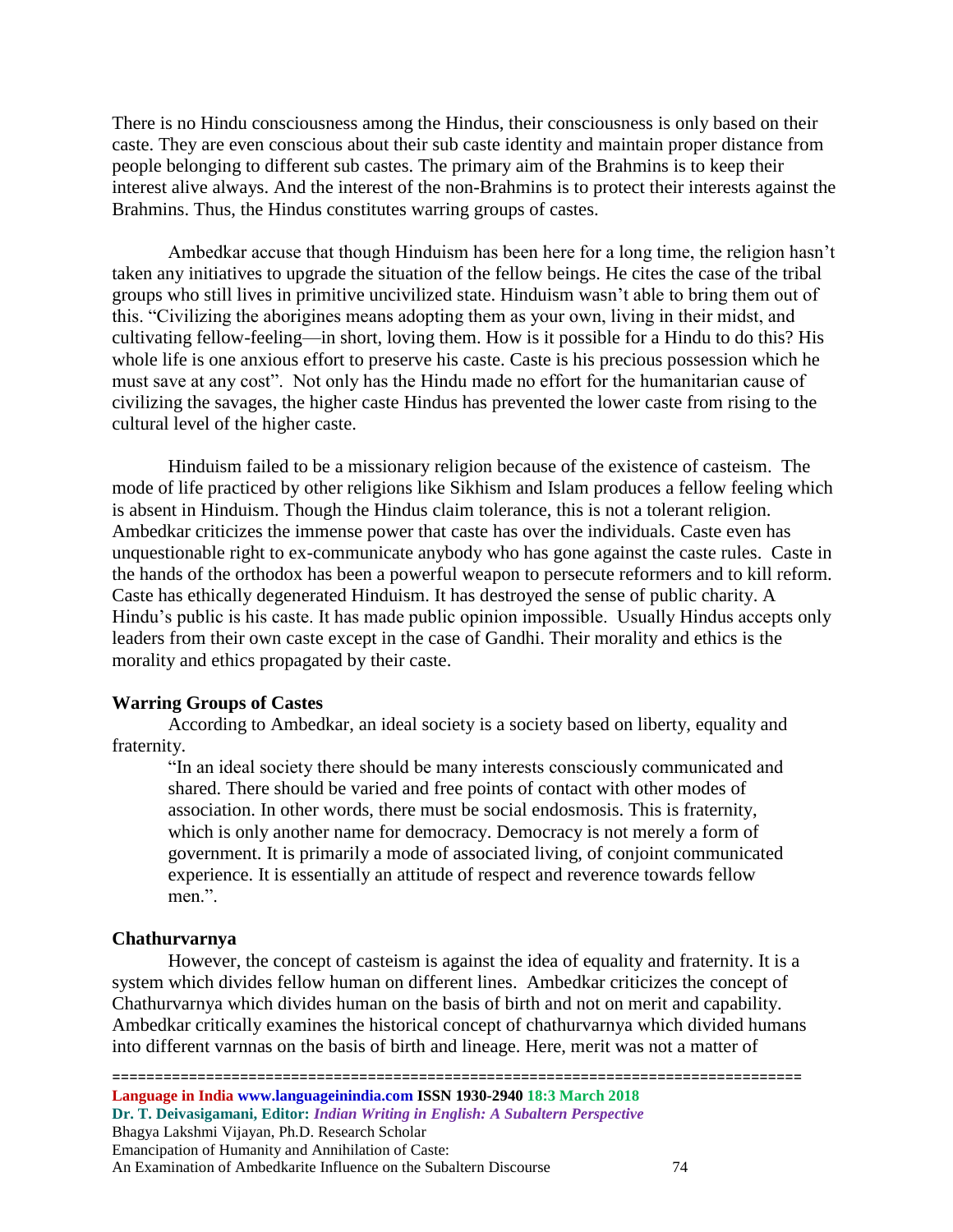consideration. The Brahmins, Kshatriyas and Vaishyas survived by pleasing each other. But, the Sudra community was ill-treated by the rest in many ways. There were no social revolutions against this unjust system because the lower class of Indians were completely disabled for any direct action.

There cannot be a more degrading system of social organization than the caste system. It is the system which deadens, paralyses, and cripples the people, from helpful activity. This is no exaggeration. History bears ample evidence. You cannot build up anything on the foundations of caste. You cannot build up a nation, you cannot build up amorality. Anything that you build on the foundation of caste will crack and will never be a whole. The essential question to be addressed is about reforming the Hindu social order. The first step of this is to abolish sub caste. The caste status and occupations vary from one region to another. However, the abolition of sub castes may only lead to the strengthening of caste system. Another option is to encourage interdining. Many castes allow inter dining, but it hasn't led to the weakening of caste system. Hence, this is not a practical solution. Ambedkar is convinced that the real remedy is inter-marriage. Fusion of blood alone can create the feeling of being kith and kin and unless this feeling of kinship, of being kindred becomes paramount, the separatist feeling, the feeling of being aliens will not vanish.

## According to Ambedkar,

"Caste is not a physical object like a wall of bricks or a line of barbed wire which prevents the Hindus from commingling and which has, therefore, to be pulled down. Caste is a notion; it is a state of mind. The destruction of caste does not therefore mean the destruction of a physical barrier. It means a notional change … In order to reform the social order, it is important to deny the efficacy of the sastras …You must take the stand that Buddha took. You must take the stand which Guru Nanak took. You must not only discard the shastras, you must deny their authority, as did Buddha and Nanak. You must have courage to tell the Hindus that what is wrong with them is their religion—the religion which has produced in them this notion of the sacredness of caste. Will you show that courage? …The destruction of caste is a reform which falls under the third category. To ask people to give up caste is to ask them to go contrary to their fundamental religious notions. It is obvious that the first and second species of reform are easy. But the third is a stupendous task, well-nigh impossible. The Hindus hold to the sacredness of the social order. Caste has a divine basis. You must therefore destroy the sacredness and divinity with which caste has become invested. In the last analysis, this means you must destroy the authority of the shastras and the Vedas."

The Brahmins will never be ready to undertake a social reform movement to abolish caste. Because such an act would wipe away their caste superiority. Even the so called secular Brahmins won't come up with such a reform.

## **Caste is an Irrational System**

Caste is an irrational system. Reason has no role to play in this. A Hindu is supposed to follow 'Veda', 'sruthi' or 'sadachar'. Hindu religion is nothing but a set of principles, and a

================================================================================= **Language in India www.languageinindia.com ISSN 1930-2940 18:3 March 2018 Dr. T. Deivasigamani, Editor:** *Indian Writing in English: A Subaltern Perspective* Bhagya Lakshmi Vijayan, Ph.D. Research Scholar Emancipation of Humanity and Annihilation of Caste: An Examination of Ambedkarite Influence on the Subaltern Discourse 75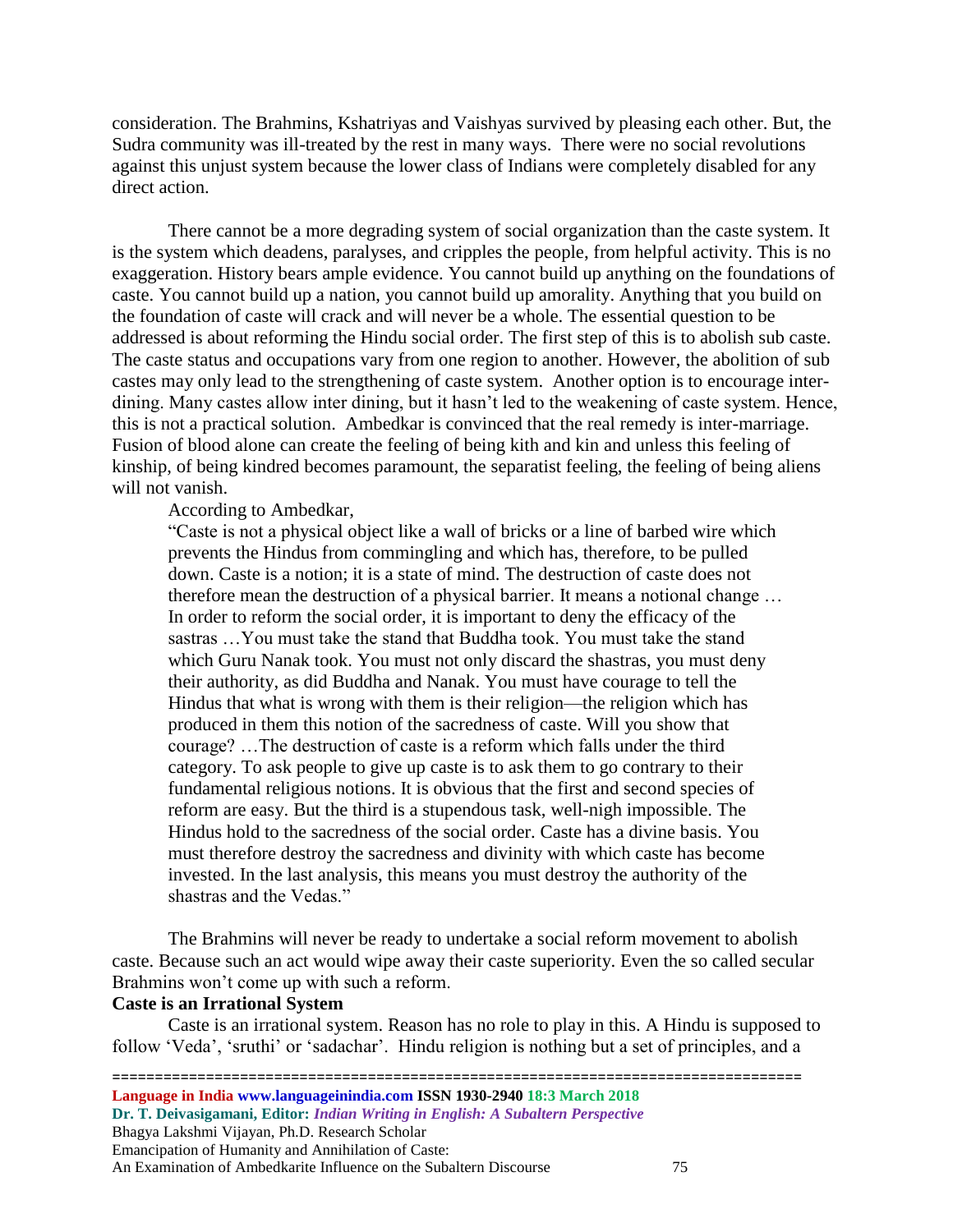mass of sacrificial, social, political and sanitary rules and regulations, all mixed up. For a Hindu, dharma means commands and prohibitions is clear from the way the word dharma is used in the Vedas and Smritis and understood by the commentators. Ambedkar ends the speech with a proclamation that he will leave the fold of Hinduism as it serves him no purpose. Even though he will leave the fold, he will be around watching the movement with active sympathy and will give his assistance in whatever be worth it as this is a national cause. Though caste is based on Hinduism, it has spread over other religions in India. The reformation in Hinduism is more difficult than the other national cause, namely, *Swaraj.* In the fight for swaraj, the whole nation fights together, however the fight for social reform in Hinduism has a lot of critics.

## **Annihilation of Caste, the Myth and the Reality**

It has been 70 years since Ambedkar published this revolutionary speech. The influence of this ideology in the contemporary society is matter that needs to be investigated. Fifty years since his revolutionary document, has caste been annihilated in India? Do we continue to judge people on the basis of caste, the ascribed status? This can be inferred by looking around the civil society today. Yes, India is a sovereign, 'socialist', 'secular', 'democratic' republic today. Yet, we continue to attach caste names in our surnames, we look for caste status while providing appointments, especially in organizations run by caste-based institutions. We look for caste when arranging marriages to our children. Honor killings takes place in this land for marrying from other communities. Yet we say we are secularists we are not casteist.

Caste is still a monolithic structure in India which continues to influence our civic life in visible and invisible ways. Is caste strengthening day by day or is it getting weakened is a question which needs to be critically analyzed. Today almost all castes have caste organizations which fights to preserve their caste identity and to protect the rights of their caste members. Caste organizations toils to preserve the caste name and to keep the system going on. Caste taboos are still observed and inter caste relationships, especially inter caste marriages are strictly dissuaded. Caste is often given priority than merit while making appointments. Another notable feature in India is new cult keeps coming up, even in the name of the reformers who fought against caste. It is ironical that the men who fought against caste becomes the reason behind fights and factions based on caste. India badly needs religion and cannot think outside caste and religion. Hence secularism remains an unrealized goal for Indian democracy.

### **Rebuilding Society without Caste**

Yet there are attempts by the youth in India to rebuild the Indian social system by reformulating the caste. The well-educated metropolitan families are ready to move away from the caste taboos and accept liberal ideas. In a way it can be seen that caste is giving way to class. Yet, empowerment happens only among the higher class who are able to receive the benefits of education and empowerment. The inter caste marriages between high profile caste groups may not matter much, but a 'anuloma' or 'pratiloma' marriages between two individuals who belong to two different rungs of the society definitely causes a huge sound and fury. The rural India still cannot think outside their caste. The underprivileged are still not able to receive the benefits of education and empowerment.

================================================================================= **Language in India www.languageinindia.com ISSN 1930-2940 18:3 March 2018 Dr. T. Deivasigamani, Editor:** *Indian Writing in English: A Subaltern Perspective* Bhagya Lakshmi Vijayan, Ph.D. Research Scholar Emancipation of Humanity and Annihilation of Caste: An Examination of Ambedkarite Influence on the Subaltern Discourse  $\frac{76}{6}$